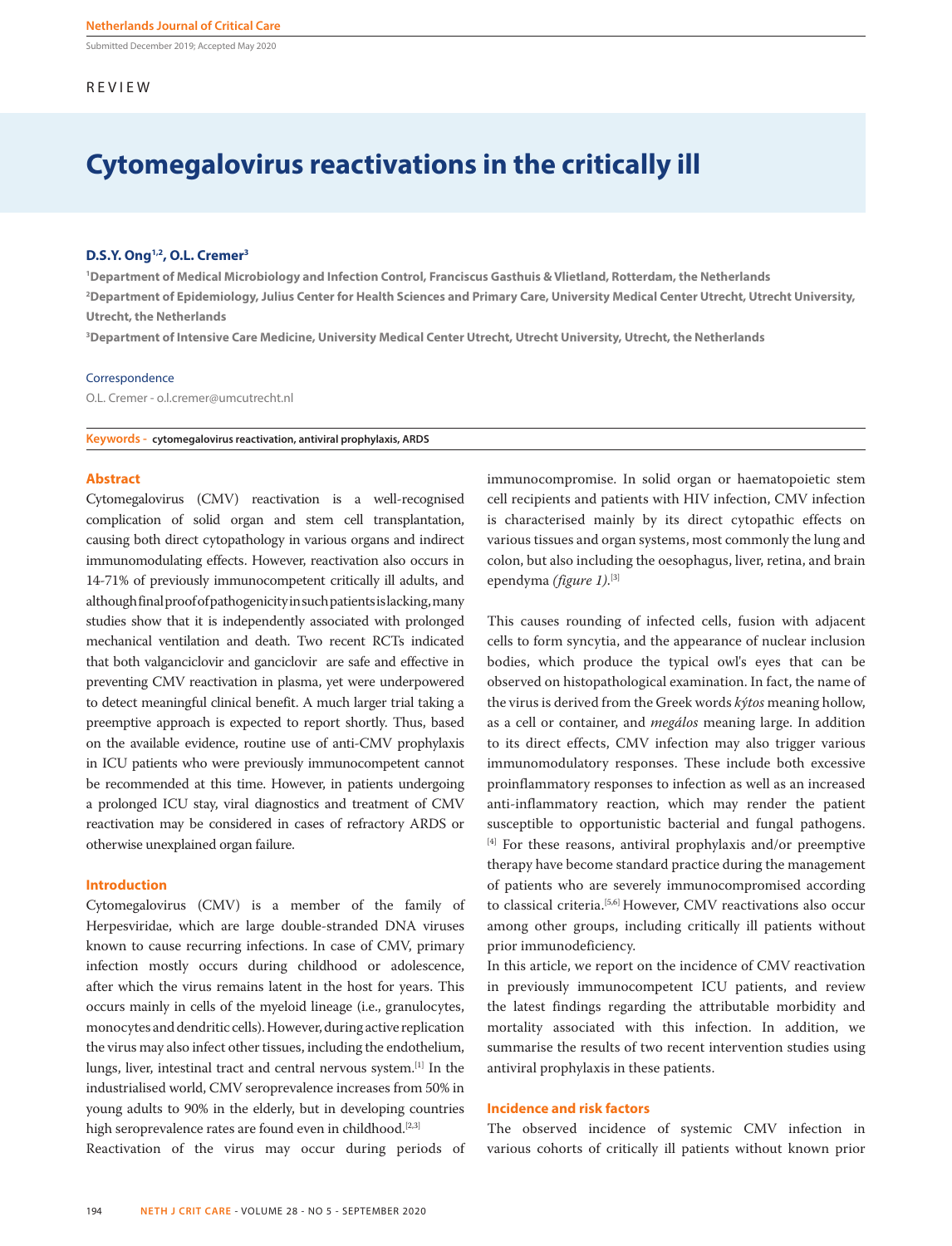

**Figure 1.** CMV disease mechanisms

Published with permission from original source: Boeckh M, Geballe AP. Cytomegalovirus: pathogen, paradigm, and puzzle. J Clin Invest 2011; 121:1673-80.

immunocompromise varies widely, with estimates ranging from 14% to 71% depending on serostatus *(table 1)*. Although these variations may be partly explained by the method used to diagnose viraemia (i.e., PCR versus pp65 antigen detection), they seem to be primarily related to differences in duration of mechanical ventilation and length of stay (i.e., a prolonged ICU admission is associated with both increased severity of illness and a greater time window to detect CMV reactivation). It is generally believed that the large majority of these viraemia events represent cases of viral reactivation, as primary infection in adults is rare.[7-12] In addition, there are a number of studies specifically describing local CMV reactivation in the lower respiratory tracts and colon (which can escape blood-based surveillance by PCR and the pp65 antigenaemia assay in approximately 25% of cases).

A number of risk factors for reactivation of herpes viruses in general, and CMV in particular, have been reported. These include blood transfusions, and the presence of severe sepsis, burn injuries or, the acute respiratory distress syndrome

(ARDS).[13] In fact, a study into the diagnostic yield of open lung biopsies among patients with severe ARDS who did not show clinical improvement for ≥4 days despite negative microbiological cultures, reported histological proof of CMVinduced cytopathology (i.e., owl's eyes) in 30 of 100 cases.<sup>[14]</sup> In addition, in an experimental murine study CMV reactivation caused exacerbated and prolonged cytokine and chemokine expression in pulmonary tissue, which subsequently resulted in worsening of pulmonary fibrosis compared with control animals without CMV reactivation.<sup>[15]</sup> Of note, prophylactic use of ganciclovir was effective in preventing these effects when compared with placebo.

## **Morbidity and mortality associated with CMV reactivation**

In most studies (listed in *table 1*) an association between the occurrence of systemic CMV reactivation and an increased risk of mortality was reported, which remained after correction for confounding covariables (although not all studies were sufficiently powered to yield this result statistically significantly).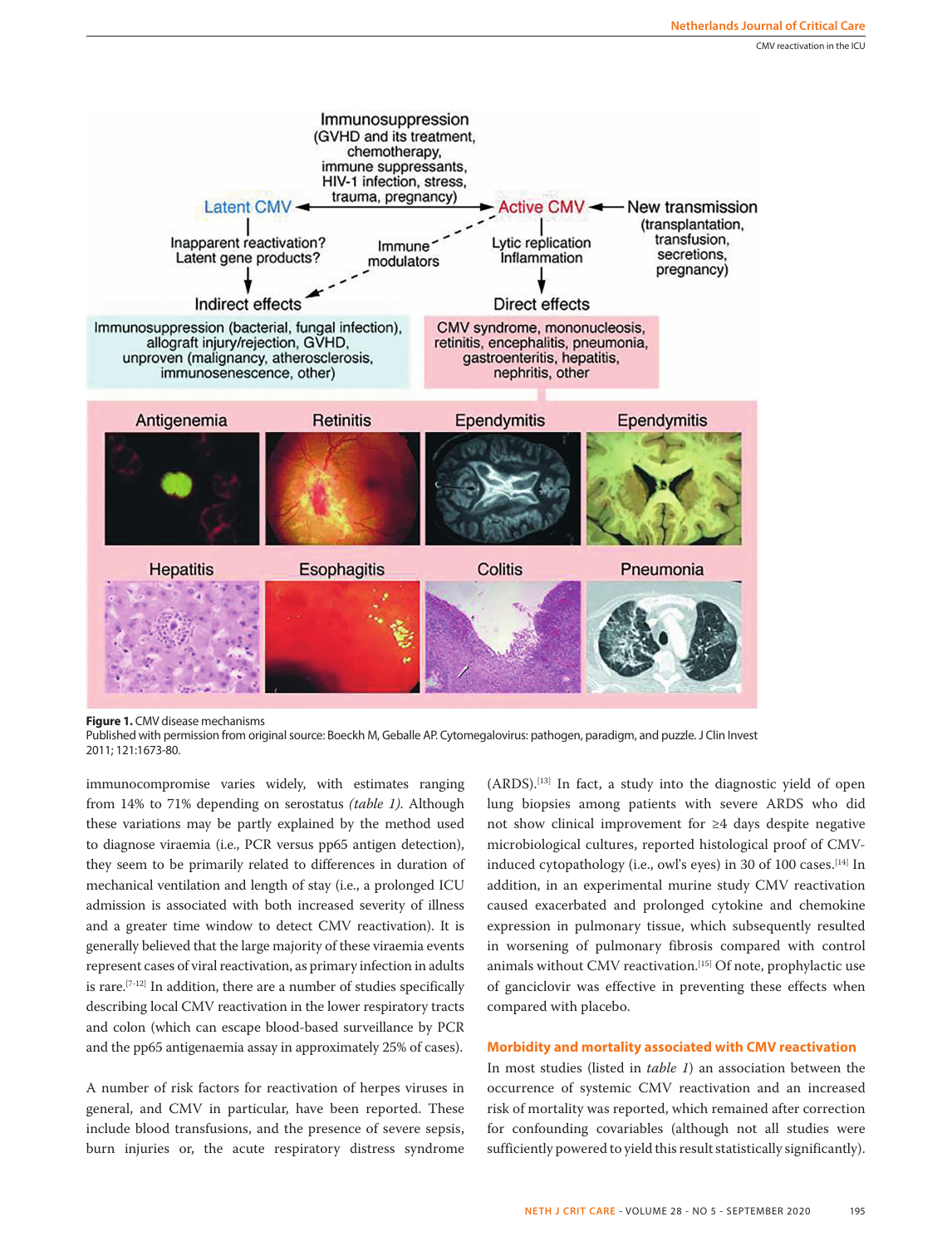CMV reactivation in the ICU

| <b>Reference (year)</b>                 | <b>ICU patient population</b>                                                        | <b>Detection method</b>                                           | <b>Incidence</b> | <b>Mortality</b>                                                                      | <b>Associated other outcomes</b>                                   |
|-----------------------------------------|--------------------------------------------------------------------------------------|-------------------------------------------------------------------|------------------|---------------------------------------------------------------------------------------|--------------------------------------------------------------------|
| A. Patients with unknown CMV serostatus |                                                                                      |                                                                   |                  |                                                                                       |                                                                    |
| Jaber (2005) <sup>[23]</sup>            | 237 patients with fever<br>>72 hours without proven<br>bacterial or fungal infection | pp65 in blood                                                     | 17%              | Unknown <sup>a</sup>                                                                  | Mechanical ventilation duration, ICU<br>length of stay, infections |
| Ziemann (2008) <sup>[7]</sup>           | 99 patients with ICU length<br>of stay >14 days                                      | PCR in plasma                                                     | 35%              | 29% vs 11% (p<0.05)                                                                   | ICU length of stay                                                 |
| Chiche (2009) <sup>[8]</sup>            | 242 patients with >2 days of<br>mechanical ventilation                               | pp65 in blood and<br>viral culture in lower<br>respiratory tract  | 19%              | 54% vs 37% (p=0.08) b                                                                 | Mechanical ventilation duration,<br>bacterial infections           |
| Bordes (2011) <sup>[9]</sup>            | 29 severe burn patients                                                              | PCR in plasma                                                     | 71%              | 20% vs 33% (p=0.59)                                                                   | Mechanical ventilation duration, ICU<br>length of stay             |
| Coisel (2012) <sup>[24]</sup>           | 93 patients with suspected<br>pneumonia                                              | pp65 in blood, PCR in<br>lower respiratory tract                  | 24%              | Unknown <sup>a</sup>                                                                  | Mechanical ventilation duration                                    |
| Walton (2014) <sup>[10]</sup>           | 560 patients with sepsis                                                             | PCR in plasma                                                     | 24%              | Unknown <sup>c</sup>                                                                  | ICU length of stay, fungal infections                              |
| Lopez Roa (2015) <sup>[11]</sup>        | 150 critical heart surgery<br>patients with ICU length of<br>stay $>3$ days          | PCR in plasma                                                     | 17%              | Adjusted OR 12.1 (95% CI<br>$2.3 - 64$ ) d                                            | N.A.                                                               |
| <b>B. CMV seropositive patients</b>     |                                                                                      |                                                                   |                  |                                                                                       |                                                                    |
| Kutza (1998) <sup>[25]</sup>            | 34 patients with sepsis                                                              | pp65 and PCR in blood                                             | 32%              | N.A.                                                                                  | N.A.                                                               |
| Heininger $(2001)^{[26]}$               | 56 patients with 'simplified<br>acute physiology score'>40                           | PCR and viral culture<br>in plasma and lower<br>respiratory tract | 36%              | 55% vs 36% (p=0.17)                                                                   | ICU length of stay                                                 |
| Von Muller (2006) <sup>[27]</sup>       | 25 patients with septic shock<br>and ICU length of stay $>7$<br>days                 | pp65 in blood                                                     | 32%              | 63% vs 33% (p>0.05)                                                                   | Mechanical ventilation duration, ICU<br>length of stay             |
| Limaye (2008) <sup>[28]</sup>           | 120 patients                                                                         | PCR in plasma                                                     | 33%              | Adjusted OR 4.3 (95% CI<br>$1.6 - 11.9$ <sup>a</sup>                                  | N.A.                                                               |
| Chilet (2010) <sup>[29]</sup>           | 53 patients with ICU length of<br>stay >5 days                                       | PCR in plasma and lower<br>respiratory tract                      | 39%              | 61% vs 46% (p=0.40)                                                                   | ICU length of stay                                                 |
| Heininger (2011) <sup>[30]</sup>        | 86 patients with severe sepsis                                                       | PCR in plasma and lower<br>respiratory tract                      | 41%              | Adjusted HR 0.5 (95% CI<br>$0.2 - 1.2$                                                | Mechanical ventilation duration, ICU<br>length of stay             |
| Chiche (2012) <sup>[31]</sup>           | 82 patients                                                                          | pp65 in blood                                                     | 27%              | N.A.                                                                                  | N.A.                                                               |
| Frantzeskaki (2015) <sup>[32]</sup>     | 80 patients                                                                          | PCR in plasma                                                     | 14%              | 45% vs 27% (p>0.05)                                                                   | Organ failure                                                      |
| Lopez Roa (2015) <sup>[33]</sup>        | 115 patients                                                                         | PCR in plasma                                                     | 34%              | Adjusted OR 6.5 (95%<br>CI 1.7-24.7) <sup>a</sup> when co-<br>reactivation with HHV-6 | N.A.                                                               |
| Osawa (2016) <sup>[34]</sup>            | 100 patients with at least one<br>positive blood culture                             | PCR in plasma                                                     | 20%              | Adjusted OR 1.6 (95% CI<br>$0.4 - 6.0$ <sup>b</sup>                                   | Mechanical ventilation duration, ICU<br>length of stay             |
| Ong (2016) <sup>[16]</sup>              | 271 patients with ARDS<br>and mechanical ventilation<br>$>$ 4 days                   | PCR in plasma                                                     | 27%              | Adjusted SHR 2.5 (95% CI<br>$1.3 - 4.7$                                               | Mechanical ventilation duration, ICU<br>length of stay             |
| Ong (2017) [12]                         | 214 patients with septic<br>shock                                                    | PCR in plasma                                                     | 27%              | Adjusted SHR 3.2 (95%<br>Cl 1.4-7.1) when co-<br>reactivation with EBV                | N.A.                                                               |

Table 1. Observational studies of CMV reactivation in ICU patients without known prior immunocompromise

OR = odds ratio; HR = hazard ratio; SHR = subdistribution hazard ratio; CI = confidence interval.

a Multivariable model not presented in published article; b In some CMV seropositive patients ganciclovir treatment was initiated during ICU admission; c Mortality numbers not presented in published article; d Composite endpoint: Prolonged hospital length of stay or mortality.

In the largest of these, published by us in 2016, we used marginal structural models to adjust for the evolution of disease severity up until the onset of viral reactivation and a multistate model to calculate the attributable mortality associated with these events.[16] Based on these mathematical models, we estimated that in ARDS patients (who were mechanically ventilated for ≥4 days) case fatality due to CMV infection was 4.4% (95% CI 1.1%-7.9%) by day 30 in the ICU. Moreover, in another study CMV reactivation was associated with more secondary fungal and opportunistic bacterial infections.<sup>[10]</sup>

# **Randomised studies using valganciclovir or ganciclovir**

Until now, two randomised controlled phase II trials have assessed prophylactic use of valganciclovir or ganciclovir in ICU patients *(table 2)*.<sup>[17,18]</sup> As these drugs have been associated with bone marrow toxicity, which could possibly harm already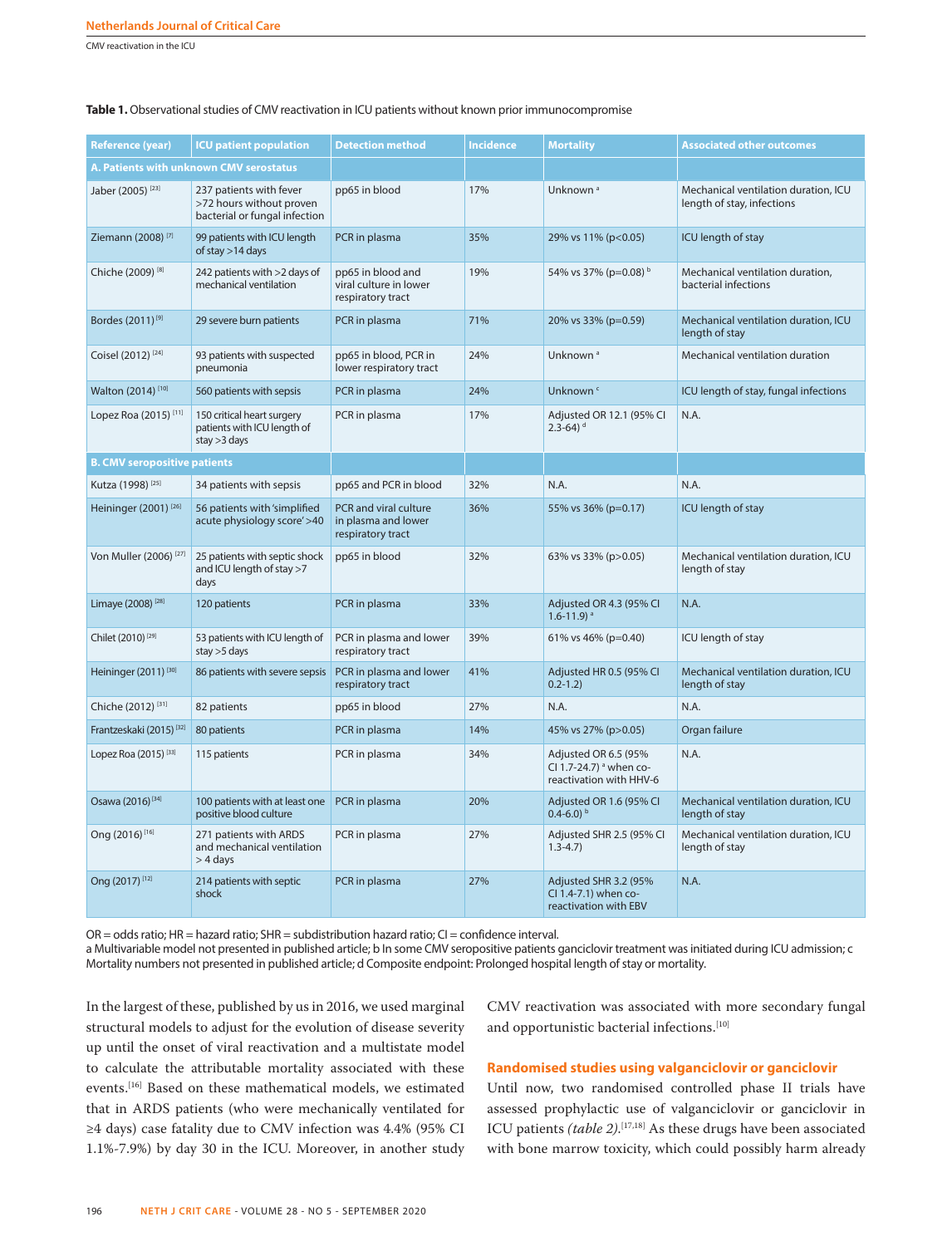| <b>Study</b>                      | <b>Intervention</b>                                              | <b>ICU</b> patient population                               | <b>Primary outcome measure</b>                | <b>CMV</b> reactivation      | <b>Main findings</b>                                                                                                                                                                                               |
|-----------------------------------|------------------------------------------------------------------|-------------------------------------------------------------|-----------------------------------------------|------------------------------|--------------------------------------------------------------------------------------------------------------------------------------------------------------------------------------------------------------------|
| <b>GRAIL trial</b><br>NCT01335932 | (Val)ganciclovir vs<br>placebo<br>(prophylaxis)                  | 156 patients with sepsis,<br>trauma or ARDS                 | Change in IL-6 level from day<br>1 to day 14  | 12% vs 39% (p<0.001          | - No significant change in IL-6<br>- More ventilator-free days in (val)<br>ganciclovir group<br>- No difference in adverse effects<br>between ganciclovir versus placebo                                           |
| <b>CCCC</b> trial<br>NCT01503918  | Valacyclovir vs<br>valganciclovir<br>vs placebo<br>(prophylaxis) | 124 patients who are<br>mechanically ventilated<br>$>1$ day | Time to first reactivation of<br>CMV in blood | 6% vs 3% vs 35%<br>(p<0.001) | - Effective suppression of CMV<br>reactivation by valganciclovir and<br>valacyclovir<br>- Higher mortality in valacyclovir group<br>- No difference in adverse effects<br>between valganciclovir versus<br>placebo |
| PTH trial<br>NCT02152358          | Ganciclovir vs<br>placebo<br>(preemptive)                        | 240 patients who are<br>mechanically ventilated<br>>4 days  | Ventilator-free days at day 60                | Results not yet<br>available | Results expected in Q4 2020                                                                                                                                                                                        |

**Table 2.** Overview of randomised controlled trials in CMV-seropositive ICU patients

vulnerable ICU patients, these trials were primarily focused on estimating the effectiveness of a prophylactic strategy for the prevention of CMV reactivation, assessing the safety of the antiviral drugs used in critically ill patients, and studying the feasibility of future phase III trials. These studies were thus underpowered to detect differences in patient-centred outcomes.

In one study, prophylactic use of ganciclovir (2 dd 5 mg/kg IV for 5 days) in CMV-seropositive patients with sepsis, trauma or ARDS (n=84) was compared with placebo (n=72).<sup>[17]</sup> Prophylaxis was indeed effective in preventing CMV reactivation, with 12% of patients in the ganciclovir arm versus 39% of subjects in the placebo arm developing viraemia while in the ICU (p<0.001). Of note, this may even be an underestimation of the true efficacy of prophylaxis, as screening for CMV seropositivity —which was a prerequisite for trial inclusion— was performed in a centralised microbiological laboratory. The approximately three days that were necessary to transport samples to this external facility and await results inevitably led to a delayed start of prophylaxis in many patients, which may have contributed to the finding that in 6% of patients CMV reactivation was already present at the time of randomisation. Importantly, the investigators did not find a difference in the number of reported adverse effects between groups, and no single patient developed neutropenia. Although there was no overall reduction in plasma IL-6 levels by day 14 (which was the primary endpoint of the trial), an increased number of ventilator-free days was observed in patients receiving ganciclovir, which lends some support to the hypothesis that prevention of CMV reactivation could mitigate a pro-inflammatory reaction in the lungs.

The other CMV prevention trial included three study arms, with 34 patients receiving high-dose valacyclovir (4 dd 2000 mg orally), 46 patients receiving low-dose valganciclovir (1 dd 450 mg orally), and 44 receiving placebo.<sup>[18]</sup> Of note, if patients were unable to receive enteral medications, these drugs could be substituted by acyclovir 3 dd 10 mg/kg IV or ganciclovir 1 dd 2.5 mg/kg IV, respectively. The valacyclovir arm was dropped

prematurely because of an unexpected increase in mortality observed during interim analysis, yet valganciclovir was highly effective in preventing CMV reactivation in plasma (from 35% to 3%). The reason for the observed mortality excess remains elusive however -and may in fact have been a chance findingas other safety endpoints did not differ between groups. In particular, the occurrence of renal impairment and bone marrow suppression (both potential adverse effects of the study drugs) were comparable, although the study was underpowered to identify small differences.

A third study, the Preemptive Treatment of Herpesviridae (PTH) trial (NCT02152358), recently reported (overall) negative results regarding acyclovir treatment of herpes simplex virus oropharyngeal reactivation in patients receiving more than four days of mechanical ventilation.<sup>[19,20]</sup> However, this randomised controlled trial (RCT) also included a randomisation arm investigating the preemptive use of ganciclovir in subjects who had developed CMV viral loads >500 IU/ml in their blood, for which the results are still pending. As primary study endpoint, a ventilator-free day construct was used which reflects a composite of both duration of mechanical ventilation and mortality. This is clearly a relevant outcome measure from the patient perspective, yet it is important to realise that despite its multicentre design, the trial will only be able to detect relatively large outcome differences (i.e., with 120 patients to be included in each study group, it is powered to detect a reduction of ≥8 ventilator-free days).

### **Implications for clinical practice and further research**

When considering the implications of CMV reactivation in critically ill patients, it is important to differentiate between two distinct questions: (1) Does viral reactivation cause clinical deterioration? (or is this rather an innocent bystander phenomenon that merely reflects underlying immunity?); and (2) Is prophylactic or preemptive antiviral treatment effective in reducing morbidity and mortality in ICU patients? As CMV reactivation cannot be randomised to occur amongst patients,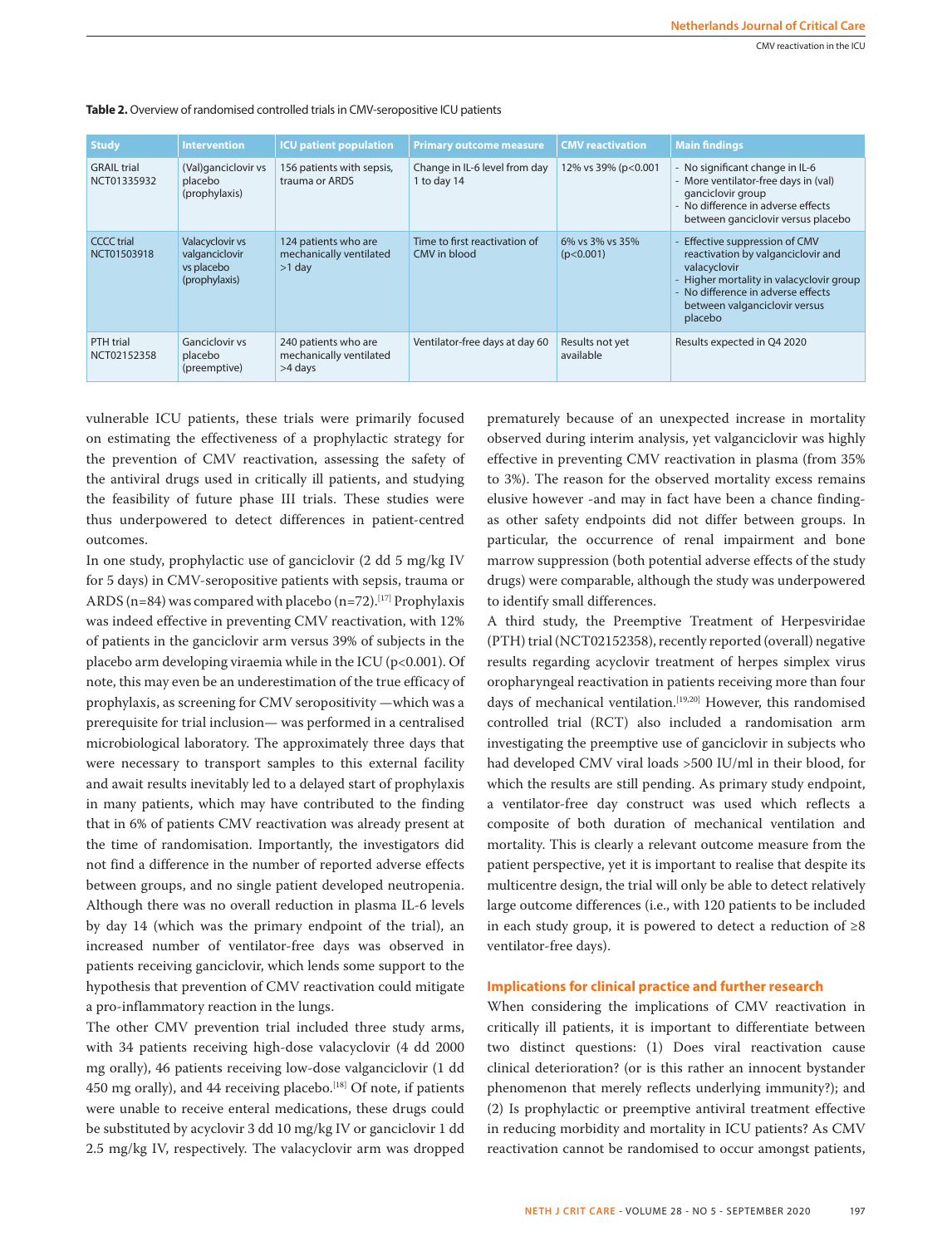CMV reactivation in the ICU

only experiments using animal models and epidemiological research using large observational databases can address the first aetiological question. However, the second question concerns the efficacy of antiviral treatment in clinical practice, and this can be tested by RCTs. Although the findings of such trials may provide clues regarding the underlying causality question, an aetiological association between the occurrence of CMV reactivation and poor outcome cannot be excluded when no difference is observed between treated and control patients. After all, the observed clinical endpoints are the combined result of both the effectiveness of antiviral prophylaxis or preemptive therapy, and the adverse effects caused by this treatment. Therefore, it is possible that interventions directed against systemic CMV reactivation may not lead to a detectable clinical benefit, while the virus is still causally linked to poor outcome in a pathophysiological sense.

A prophylactic strategy targets all CMV-seropositive patients who are considered to be at risk for reactivation based on the presence of simple clinical criteria. This has the advantage that, after initial serological screening, no further periodical monitoring of CMV plasma loads by quantitative PCR is required. Moreover, antiviral drugs are initiated early (i.e. before reactivation occurs), which likely benefits the effectiveness of such approach. However, 60-75% of patients admitted to an ICU ultimately will not develop CMV viraemia even without prophylaxis,[7-12] and these patients would thus unnecessarily be exposed to potential drug toxicity. In contrast, a preemptive strategy does not target patients until viraemia is first detected in blood (or alternatively in the lower respiratory tract). As a result, no patients are exposed to valganciclovir or ganciclovir unnecessarily. However, a potential disadvantage of this approach is that the delayed start of antiviral treatment may reduce its overall efficacy (i.e., both with regard to controlling the virus and preventing subsequent organ injury). Of note, the cost-effectiveness of either strategy (which involves a trade-off between expenditures for antiviral medications and those for repeated viral screening by PCR) has yet to be determined.

Both phase II trials (discussed above) have shown that prophylaxis with valganciclovir or ganciclovir can be effectively used to prevent systemic CMV reactivation in critically ill patients, and that the adverse effects associated with this approach are limited. However, both trials also have failed to detect clinically meaningful outcome differences between treated and untreated subjects (although neither study was primarily designed to do so). The logical next step is thus to proceed with the assessment of antiviral strategies in much larger phase III trials that are adequately powered on patient-centred endpoints. Previously, we estimated that such a prophylactic intervention trial would require at least 570 patients per study arm to show an absolute outcome difference of 5% (when targeting a combination of mortality and duration of mechanical ventilation), and a comparable required number of patients was

estimated by others.[21,22] Unfortunately, the PTH trial that is currently underway in France does not meet these criteria by large (with only 120 subjects scheduled for enrolment per group). Indeed, the largest challenge for any study on antiviral treatment is its required sample size. For instance, when choosing the prophylactic approach, patient selection based on clinical risk factors only (e.g., prolonged mechanical ventilation in a setting of ARDS or sepsis) would result in an absolute reactivation risk of 40% at most amongst CMV seropositive patients in the ICU *(table 1)*. The required sample size would substantially decrease if biomarkers were to be identified that could somewhat adequately predict in which patients CMV reactivation will occur, and in whom the most detrimental effects are to be expected, as this would enable the trial to target specific subgroups to maximise treatment effect. However, until novel methods for better patient selection become possible, a preemptive approach to CMV reactivation seems to be most rational. For this, molecular diagnostics would need to be performed at least twice per week, which also requires optimised logistics.

Many physicians are sceptical about the pathogenicity of CMV reactivation in patients who would not be labelled 'immunocompromised' according to classical criteria particularly if virus loads are relatively low. They thus consider systemic herpesvirus reactivation mainly as a marker of decreased immunity that is related to the underlying severity of illness rather than an independent cause of poor outcome. As a result, CMV loads are rarely requested in the ICU. Nevertheless, based on accumulating evidence from epidemiological studies reporting an independent association between CMV viraemia and morbidity in previously immunocompetent ICU patients, it is important to perform further studies that can improve our understanding of the pathophysiology of herpesvirus reactivation and its potential aetiological consequences. Examples of pertinent study questions revolve around determining (1) the thresholds of viral load in plasma that can distinguish between clinically important and irrelevant reactivation, and (2) the differences between systemic and local CMV reactivation (e.g., in the lower respiratory tract or gut only). Until a better understanding of these issues is obtained, we recommend to simultaneously test for CMV reactivation by PCR in plasma as well as samples obtained from the target organ (e.g., respiratory secretions).

## **Conclusion and recommendations**

Although final proof of CMV-induced pathogenicity is currently lacking in critically ill patients who were previously immunocompetent, a large number of clinical studies (as well as a few experimental ones) suggest the existence of attributable morbidity and mortality related to systemic CMV reactivation in this setting. Until the results of large phase III RCTs become available, neither routine prophylaxis nor preemptive treatment